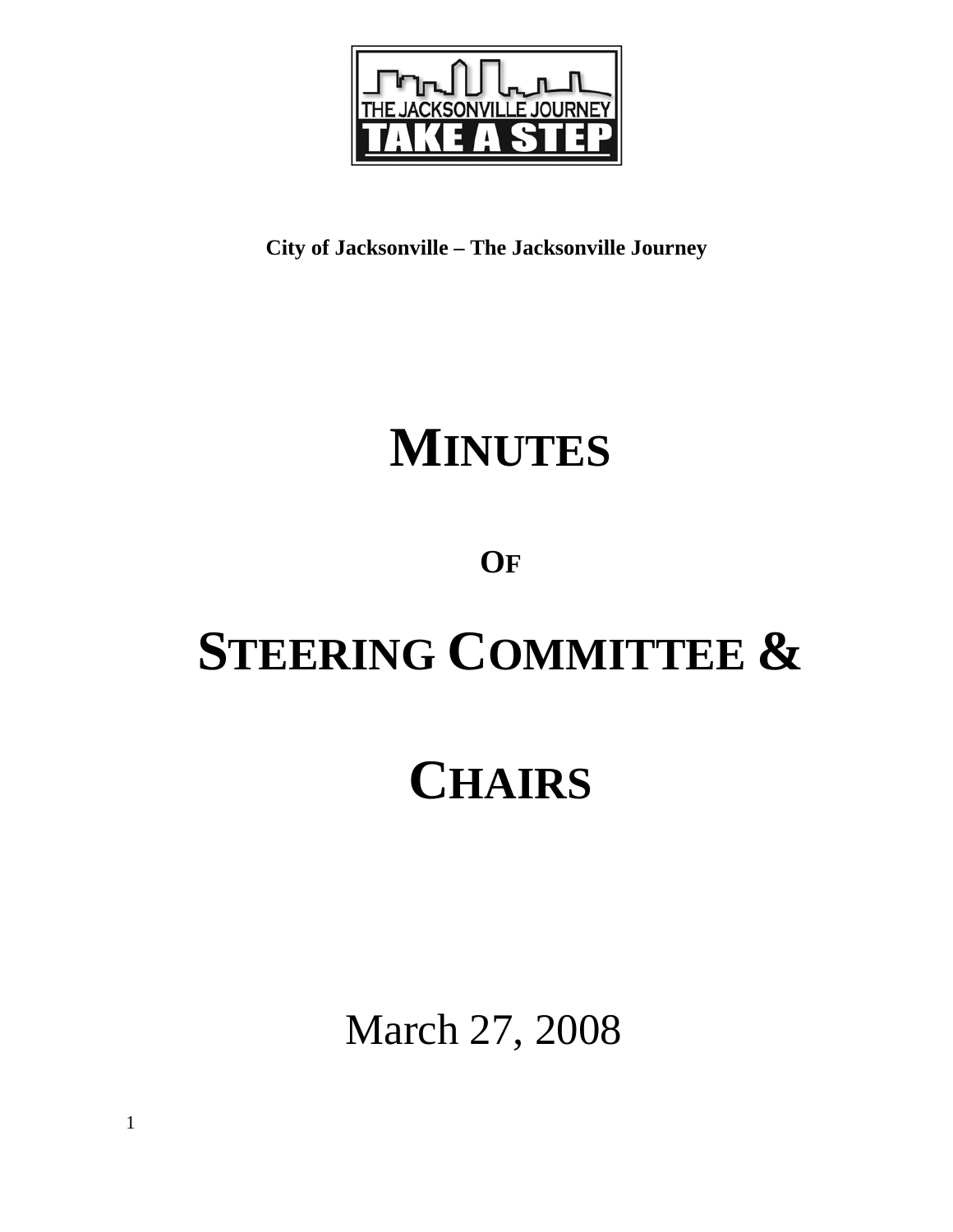#### **The Jacksonville Journey – Steering Committee & Chairs**

#### **March 27, 2008**

#### **2:00 p.m.**

**PROCEEDINGS before the Jacksonville Journey – Steering Committee taken on Thursday, March 27, 2008, Ed Ball Building – 8th Floor; 214 N. Hogan Street; Jacksonville, Duval County, Florida commencing at approximately 2:00 p.m.** 

**Steering Committee & Committee Chairs**

**Betty Holzendorf – Steering Committee Co-Chair John Rood – Steering Committee Co-Chair** 

**Ed Austin - Member Mac Brunson - Member Toni Crawford – Member John Delaney – Member Nat Glover – Member Hugh Green – Member Steve Halverson – Member Dr. Adam Herbert – Member Pete Jackson – Member Rev. Rudolph McKissick, Sr. Jim McMillan – Member Pam Paul – Member Gertrude Peele – Member Steve Wallace – Member Cleve Warren – Member Wayne Weaver - Member John Coxwell – Intervention & Rehabilitation Chair W.C. Gentry – Education, Truancy, Dropout & Literacy Chair Paul Perez – Law Enforcement Deterrence Chair Tony Boselli – Neighborhood Safety & Stability Chair Tom Petway – Funding Chair Audrey Moran – Positive Youth Development Chair Will Ketchum – Public Relations Chair**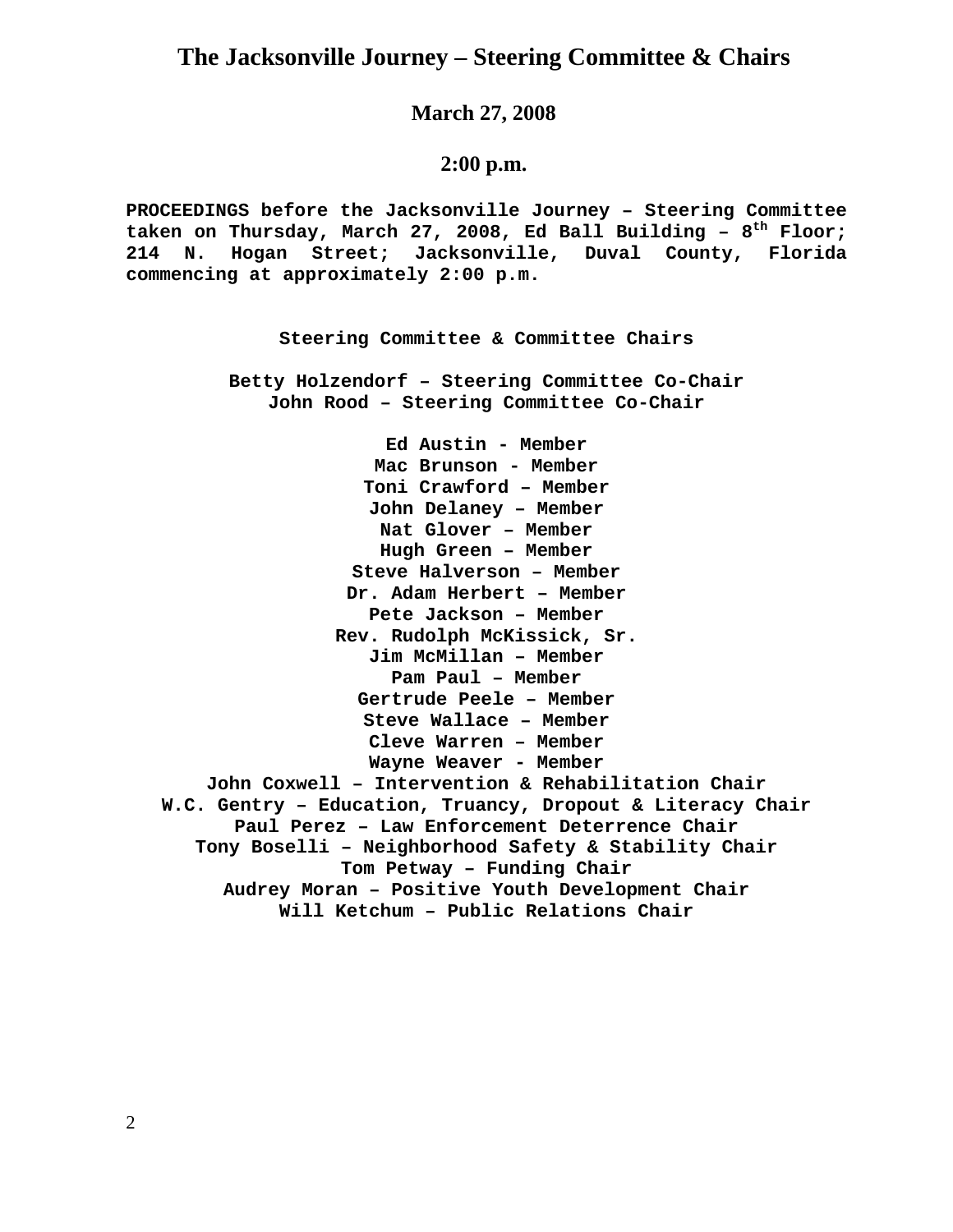#### **APPEARANCES**

#### **COMMITTEE CHAIRS & MEMBERS:**

BETTY HOLZENDORF - Chair JOHN ROOD - Chair W.C. GENTRY – Chair PAUL PEREZ – Chair WILL KETCHUM – Chair TONY BOSELLI - Chair AUDREY MCKIBBIN MORAN – Chair NAT GLOVER – Member STEVE WALLACE – Member ED AUSTIN – Member STEVE HALVERSON – Member JIM MCMILLAN – Member WAYNE WEAVER – Member HUGH GREENE - Member JOHN DELANEY – Member

#### **ABSENT COMMITTEE MEMBERS:**

Mac Brunson - Member Dr. Adam Herbert – Member Rev. Rudolph McKissick, Sr.- Member Gertrude Peele – Member Mac Brunson – Member Toni Crawford – Member Tom Petway – Chair Paul Perez – Chair Pam Paul – Member Pete Jackson - Member

#### **STAFF:**

| <b>SUSIE WILES</b>     | <b>GINNY WALTHOUR</b>    |
|------------------------|--------------------------|
| <b>KANDI BEGUE</b>     | <b>KRISTEN BEACH</b>     |
| <b>MISTY SKIPPER</b>   | <b>CHAD POPPELL</b>      |
| <b>KERRI STEWART</b>   | <b>STEPHANIE BARNETT</b> |
| <b>ROSLYN PHILLIPS</b> | <b>RACHELLE SUNDY</b>    |
| <b>LINDA LANIER</b>    | <b>ANNA BRADLEY</b>      |
| <b>SUSAN PELTER</b>    | <b>CAMERON SIPLE</b>     |

#### **OTHERS PRESENT:**

Various Media Representatives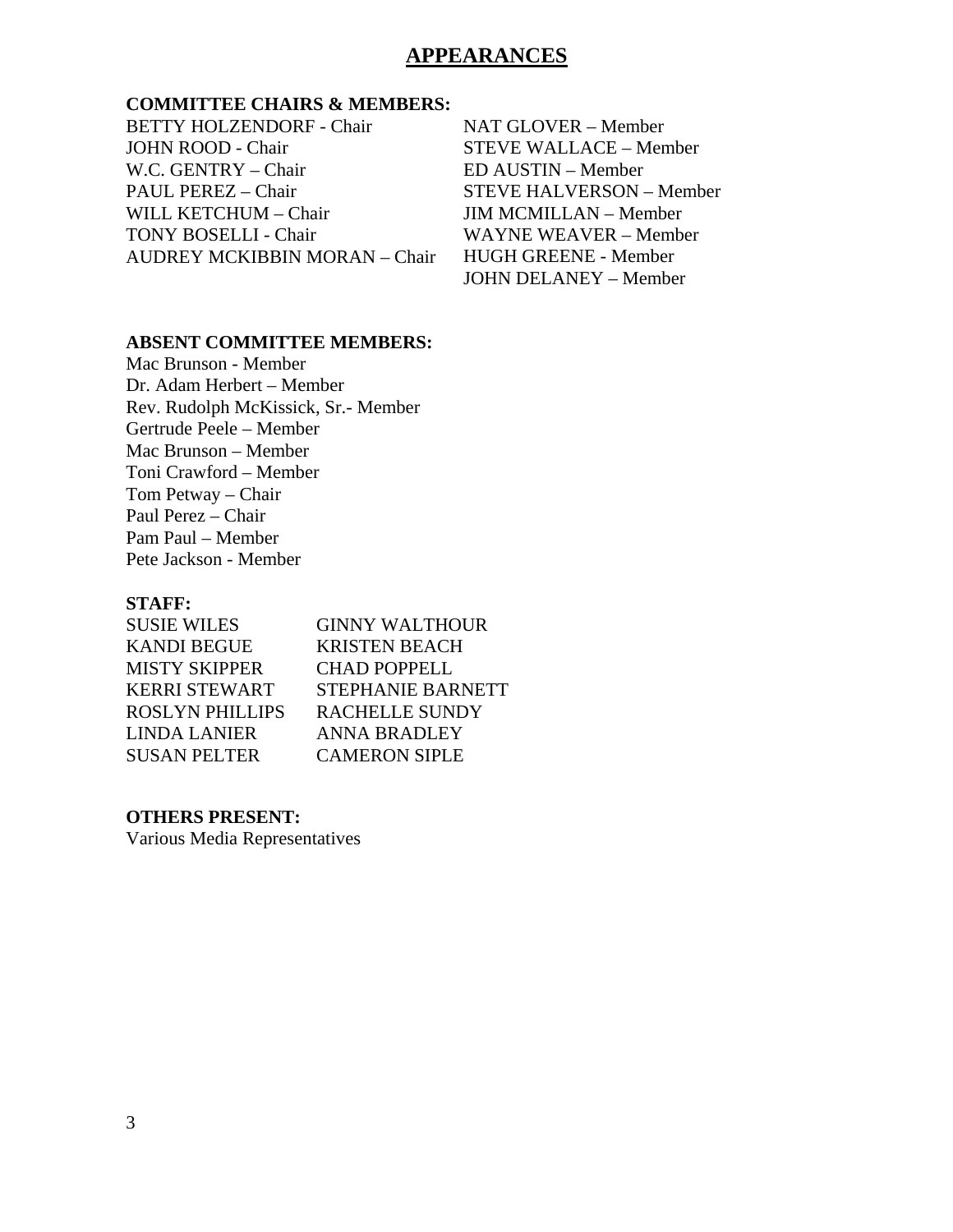March 13, 2008

Steering Committee & Committee Chairs 2:00 p.m.

**Call to Order and Comments.** Chairwoman Holzendorf called the meeting to order at approximately 2:15 p.m.

**Purpose of Meeting.** Discuss the Mayor's crime initiative – The Jacksonville Journey – Take a Step.

Chairwoman Holzendorf thanked the group for attending the meeting and introduced Bishop Vaughn McLaughlin; according to the order of the Agenda.

Bishop McLaughlin thanked the Chair and the assembled group and began his presentation on the Faith Based Coalition for Jacksonville. (All presentations can be found on the website at www.coj.net; click on the Jacksonville Journey Icon). Bishop McLaughlin noted the theme that has been adopted for this endeavor is "We Must Do Something". He notes that he called on the men in his church (over 500 strong) whom he met with and taught about mentoring and gave them their mission; to go out into the streets and take back the night. He also invited several ministers throughout the City and got them (and their men) involved in this effort (mentoring and tutoring). At this point; he shared with the group his video presentation about the mission. Bishop McLaughlin notes that he is meeting weekly with men of faith; and each week they go out into the streets, praying and asking God for deliverance; assuring the citizens they come in contact with that they will not go away – they will be there to protect them in the

4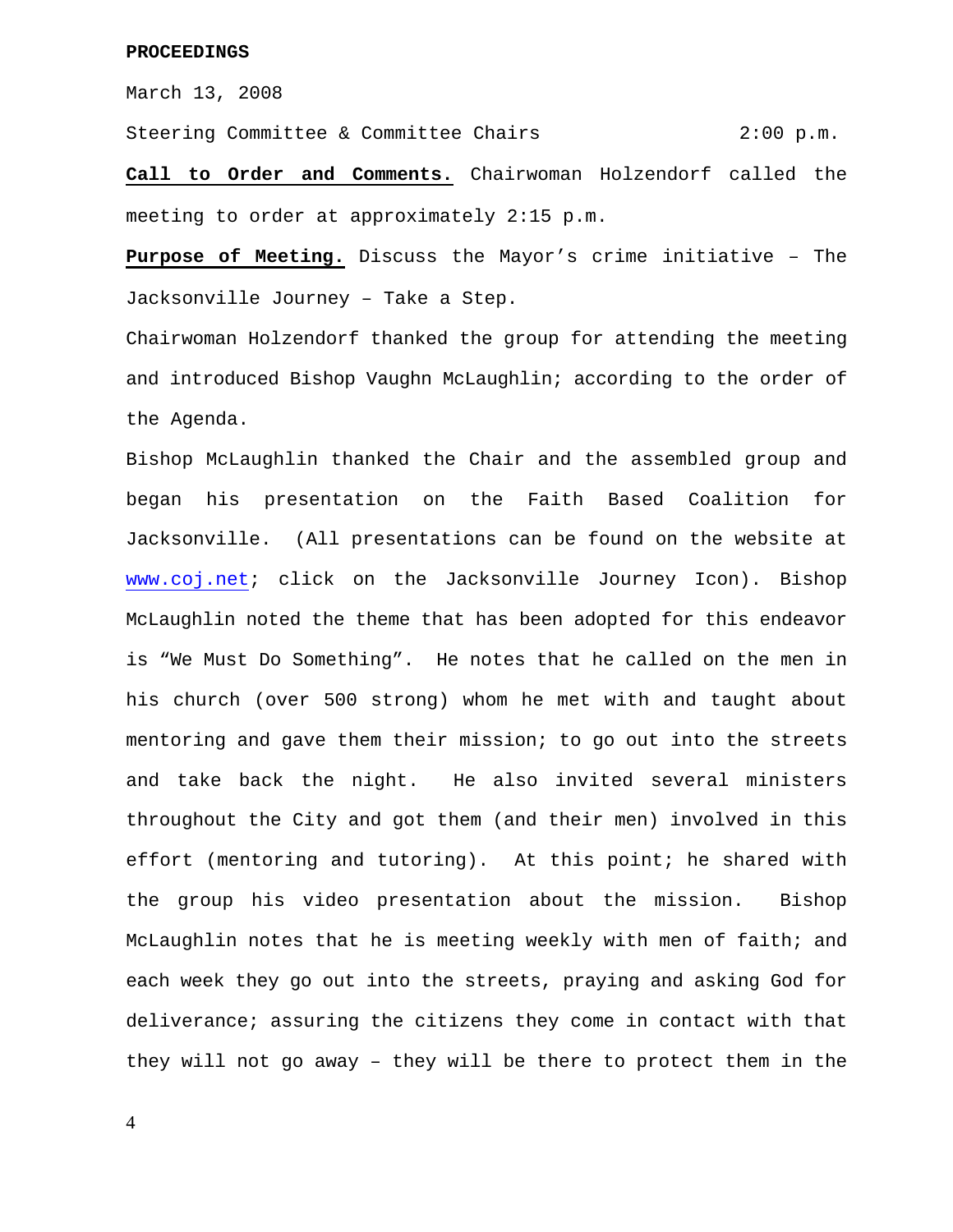night. He and his men have established a "round-the-clock" effort to help citizens in the Sweetwater and Paxon areas feel better protected and safe. Bishop McLaughlin thanked and commended the Mayor for his recognition of the need and his courage to act and thanked the group for their time and asked if there were questions.

Mayor Peyton noted that we were all inspired by Rev. Rivers – and he feels this community has picked the right person for this job. He notes that Bishop McLaughlin has the full support of his office and the Jacksonville Journey support as well.

Mr. John Coxwell thanked Bishop McLaughlin for his tremendous and inspiring work and asked "What can I, as a citizen, do to help?" Mr. Wayne Weaver notes that he is offering resources of the Jaguars – with young men for mentoring, etc. He notes they are very good role models for youth and during the off-season, there are probably between 70-80 men who would be available to help. He asked Bishop McLaughlin to come to his office so he can get him in front of the right people.

Chairwoman Holzendorf thanked Bishop McLaughlin and noted that she was his mentor – and he had turned out "very" well!

5 The meeting was then turned to Mr. Boselli to present the Neighborhood Safety & Stability Sub-Committee recommendations. Mr. Boselli noted that there is part of his recommendation that would be presented at the April  $10^{th}$  Steering meeting due to lack of time to get the work done…this is for Economic Development. He notes that he feels there should be funds ear-marked specifically for centers and after-school activities. This is part of his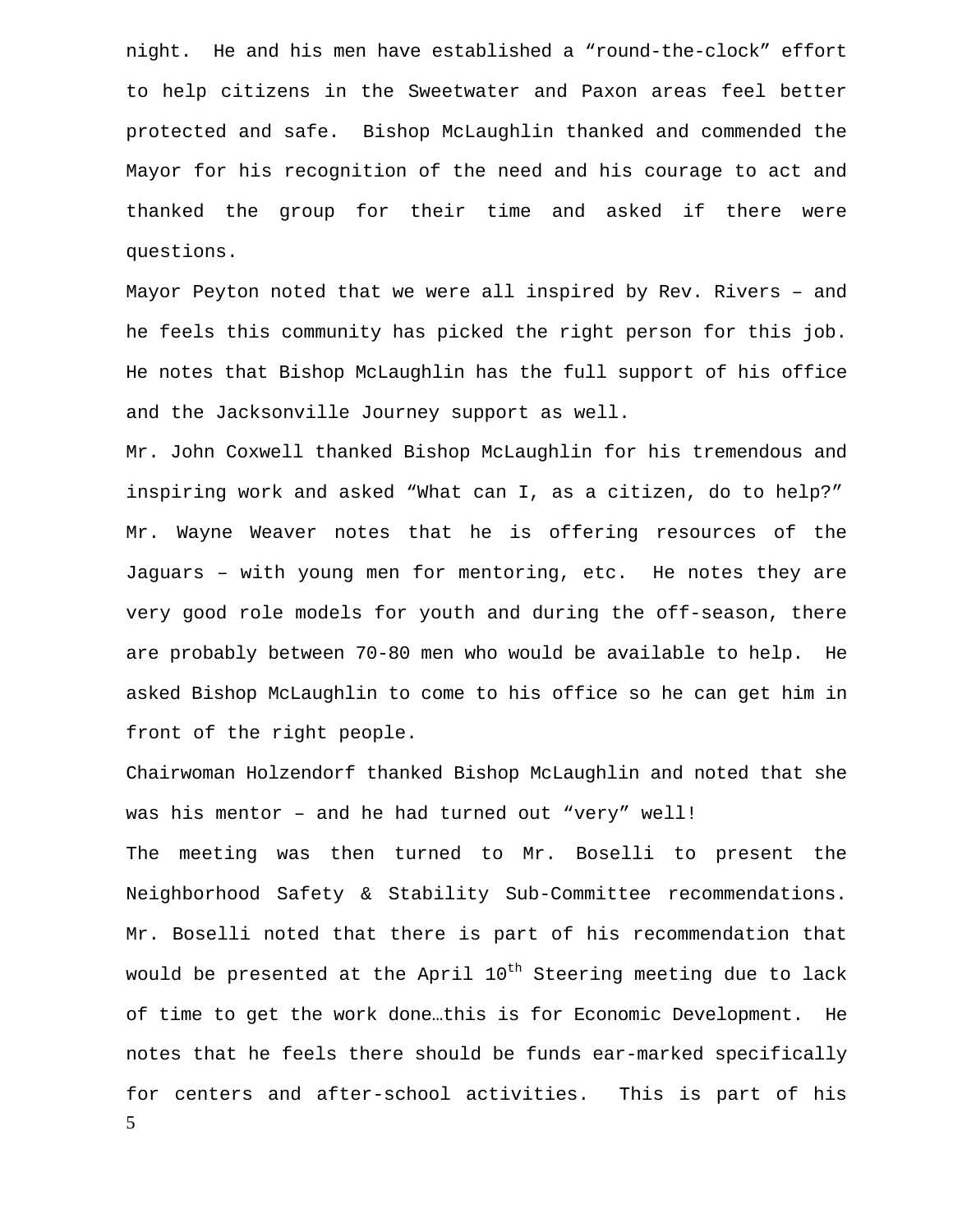April recommendation for the Steering meeting.

Mr. Boselli then began the overview of his committee's proposal: Proposal 1 – Define/Assess Community Assets in Zone 1

1) Faith Based

- 2) Private Citizens should be challenged
- 3) Local/State/Federal Governments

All should have a part in this endeavor. He notes that afterschool programming for our kids is an absolute necessity – 80% of our children do not have anywhere to go after school. He notes that studies have shown that kids are at most risk during the hours of 3 pm and 6 pm.

Proposal 2 – Establish a Jacksonville Journey Task Force

Mr. Boselli notes that Matt White gave a presentation regarding many of the non-police efforts that have actually turned neighborhoods around; common-sense approaches to enhance the lives of citizens in the community. He notes that statistics prove that crime decreased and things were in place in these areas to hold communities together for the long haul.

Proposal 3 – Crime-Free Multi-Family Housing

Mr. Boselli notes that the JSO's Crime-Free Multi-Family Housing program alone would take this community a long way toward the goal of improvement. He notes that the agencies that would need to be involved are:

1) City of Jacksonville

2) HUD

3) JSO Crime-Free Multi-Family Housing Initiative

6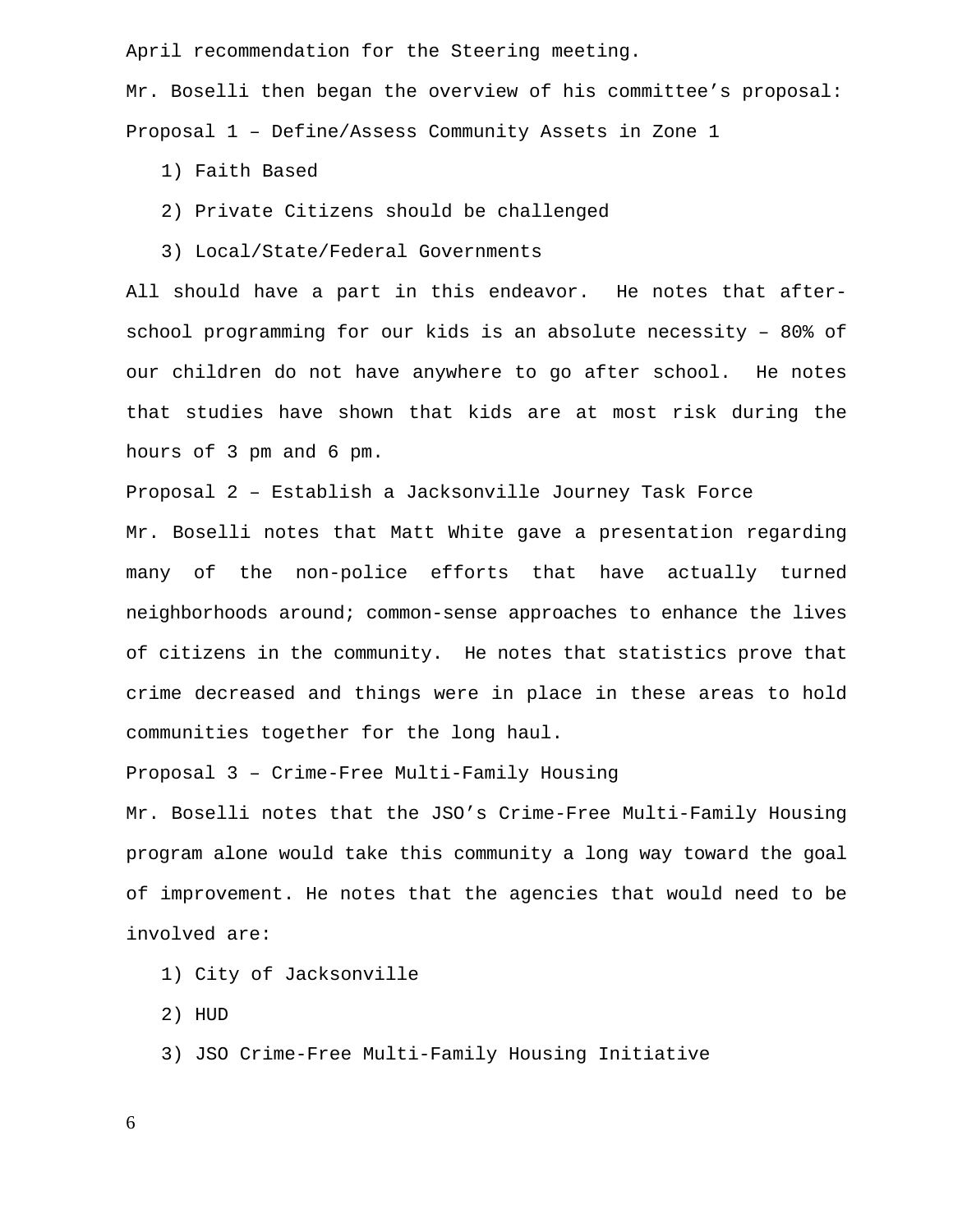Mr. Boselli profusely thanked Mr. Ronnie Ferguson for his efforts in Crime-Free Multi-Family Housing initiatives.

Mr. Weaver asked "do most of these communities have any playground facilities?" Mr. Boselli notes that most do; however, the equipment has been found rusted and in disrepair. He further notes that there is usually a "building" central to the community that can be used for gathering the citizens together.

A brief discussion ensued regarding how HUD works and how it funds these communities.

Mr. Boselli noted that the total program cost comes to \$7.3 million.

Chairman Rood thanked Mr. Boselli and his sub-committee for all of their hard work and commended them on their sound recommendations. Chairman Rood then asked the remainder of the committee chairs to begin their presentations. These can be found on the website at www.coj.net and by clicking on the Jacksonville Journey icon. Before moving to the sub-committee reports; a vote was taken to accept Mr. Boselli's sub-committee recommendations. The motion was made by Mr. Steve Halverson and seconded by Mayor Ed Austin – all approved; none opposed.

In closing, Chairman Rood reminded the Steering Committee of their next meetings; 4/10 and 4/24 – both to begin at 1:00 pm. Chairwoman Holzendorf made a request that lunch be provided at both of the next Steering Committee meetings.

7 As an aside note, Mr. Gentry spoke to the TABOR issue that is set to be voted on Friday in Tallahassee. He notes that he feels members of the Steering Committee should go and represent the